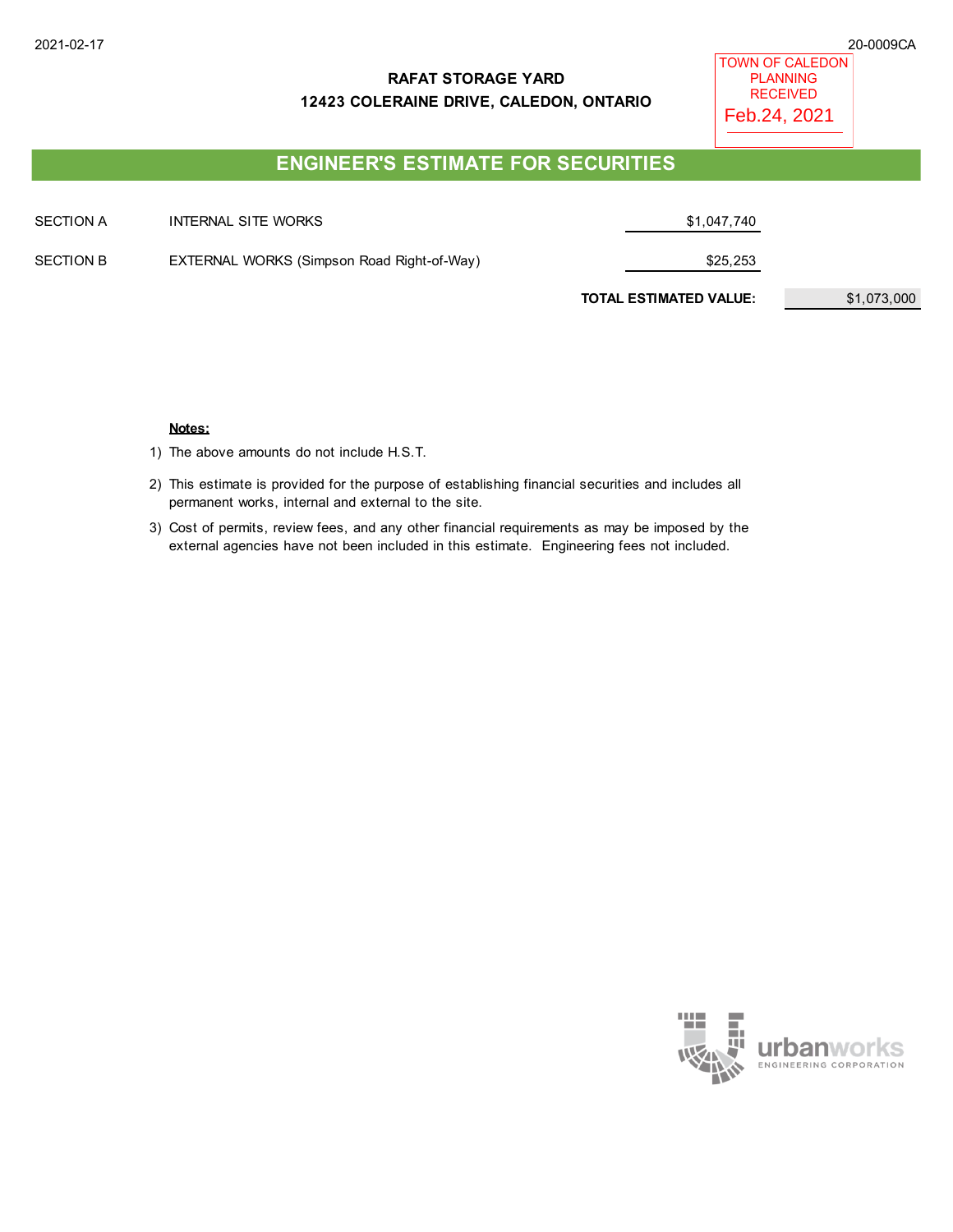## **SECTION A - INTERNAL SITE WORKS (12423 Coleraine Drive)**

| <b>ITEM</b> | <b>DESCRIPTION</b>                                               | <b>QUANTITY</b> | <b>UNIT</b> | UNIT PRICE (\$) | TOTAL (\$)   |
|-------------|------------------------------------------------------------------|-----------------|-------------|-----------------|--------------|
|             | <b>Site Preperation</b>                                          |                 |             |                 |              |
| A-1         | Clearing of site.                                                | 1               | L.S.        | \$2,000.00      | \$2,000.00   |
| A-2         | Removal of excess fill material.                                 | 10,500          | CU.M.       | \$3.00          | \$31,500.00  |
| $A-3$       | Relocation of existing stone retaining wall.                     | 141             | L.M.        | \$8.00          | \$1,128.00   |
| A-4         | Relocation of existing 1.8m high privacy fence.                  | 324             | L.M.        | \$15.00         | \$4,860.00   |
|             | <b>Storm Servicing</b>                                           |                 |             |                 |              |
| A-5         | 250mm PVC storm pipe                                             | 163             | L.M.        | \$200.00        | \$32,600.00  |
| $A-6$       | 450mm PVC storm pipe                                             | 102             | L.M.        | \$250.00        | \$25,500.00  |
| A-7         | 600mm concrete storm pipe                                        | 100             | L.M.        | \$400.00        | \$40,000.00  |
| A-8         | 675mm concrete storm pipe                                        | 143             | L.M.        | \$450.00        | \$64,350.00  |
| A-9         | 375mm orifice tube (including 675mm to 375mm reducer)            | 1               | L.M.        | \$600.00        | \$600.00     |
| A-10        | Catch basin including concrete apron                             | 10              | <b>EACH</b> | \$3,200.00      | \$32,000.00  |
| $A-11$      | Manhole or CB Manhole including grate or cover (1200mm)          | 2               | <b>EACH</b> | \$3,000.00      | \$6,000.00   |
| A-12        | Manhole or CB Manhole including grade or cover (1500mm)          | 3               | <b>EACH</b> | \$4,000.00      | \$12,000.00  |
| A-13        | Stormwater Storage Chamber (423m3)                               | 1               | <b>EACH</b> | \$76,000.00     | \$76,000.00  |
|             | <b>Roadworks (Parking Area)</b>                                  |                 |             |                 |              |
| A-14        | Supply, placement and compaction of the following:               |                 |             |                 |              |
|             | (a) 450mm depth of 50mm crusher-run limestone                    | 17,295          | SQ.M.       | \$26.00         | \$449,670.00 |
|             | (b) 150mm depth of 20mm crusher-run limestone                    | 17,295          | SQ.M.       | \$12.00         | \$207,540.00 |
|             | <b>Roadworks (Entrance)</b>                                      |                 |             |                 |              |
| A-15        | Supply, placement and compaction of the following:               |                 |             |                 |              |
|             | (a) 300mm thickness of Granular B (or crusher-run equivalent)    | 98              | SQ.M.       | \$20.00         | \$1,960.00   |
|             | 150mm thickness of Granular A (or crusher-run equivalent)<br>(b) | 98              | SQ.M.       | \$12.00         | \$1,176.00   |
|             | 50mm thickness of HL8 binder course asphalt<br>(c)               | 98              | SQ.M.       | \$10.00         | \$980.00     |
|             | (d) 40mm thickness of HL3 surface course asphalt                 | 98              | SQ.M.       | \$8.00          | \$784.00     |
| A-16        | Barrier Curb including formwork and placement                    | 48              | L.M.        | \$150.00        | \$7,200.00   |

SUBTOTAL \$997,848.00

+5% CONTINGENCIES \$49,892.40

**TOTAL CARRIED FORWARD TO SUMMARY** \$1,047,740.40